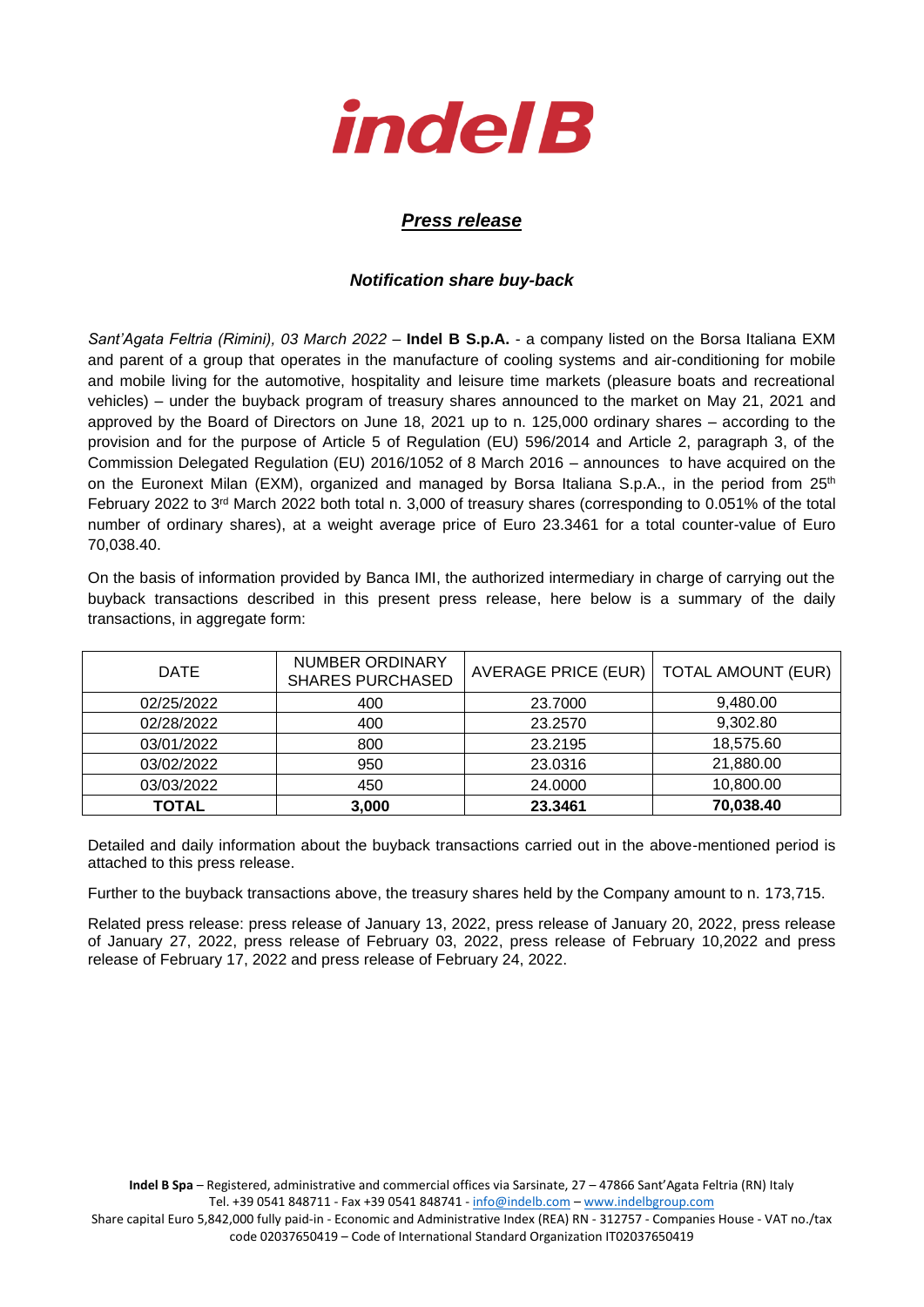This press release is available to the public at the Company's registered office, at Borsa Italiana, on the storage mechanism authorised by Consob "**1info**" [\(www.1info.it\)](file:///C:/Users/ddelietovollaro/AppData/Local/Microsoft/Windows/INetCache/Content.Outlook/T87B94UR/www.1info.it) and in the specific sections of the website [www.indelbgroup.com.](http://www.indelbgroup.com/)

\* \* \*

*Indel B S.p.A. is a company listed on the EXM segment of the Italian stock exchange and is controlled by AMP.FIN S.r.l., in turn held entirely by the Berloni family. Indel B S.p.A. heads an important Group that operates worldwide and has been active for the last 50 years in the mobile cooling sector applicable to the Automotive, Leisure time and Hospitality cooling segments. The Group also operates in mobile climate control, with specific reference to the Automotive market, represented by commercial vehicles, minibuses, ambulances, agricultural and earth-moving*  machinery, and in the Cooling Appliances sector, which mainly comprises cellars for storing wine and small *refrigerators for storing milk. The company has a market cap of approximately Euro 141 million.*

## **Contact details**

| <b>INDEL B</b>                | <b>POLYTEMS HIR</b>            | <b>FAST-COM</b>                |
|-------------------------------|--------------------------------|--------------------------------|
| Controller & IR               | IR e Comunicazione Finanziaria | <b>Media Relations</b>         |
| Elisabetta Benazzi            | Bianca Fersini Mastelloni      | Paolo Santagostino             |
| +39 0541 848 784              | +39 06.69923324; +39 336742488 | +39 349 3856585                |
| elisabetta.benazzi@indelb.com | b.fersini@polytemshir.it       | paolo.santagostino@fast-com.it |
|                               |                                |                                |